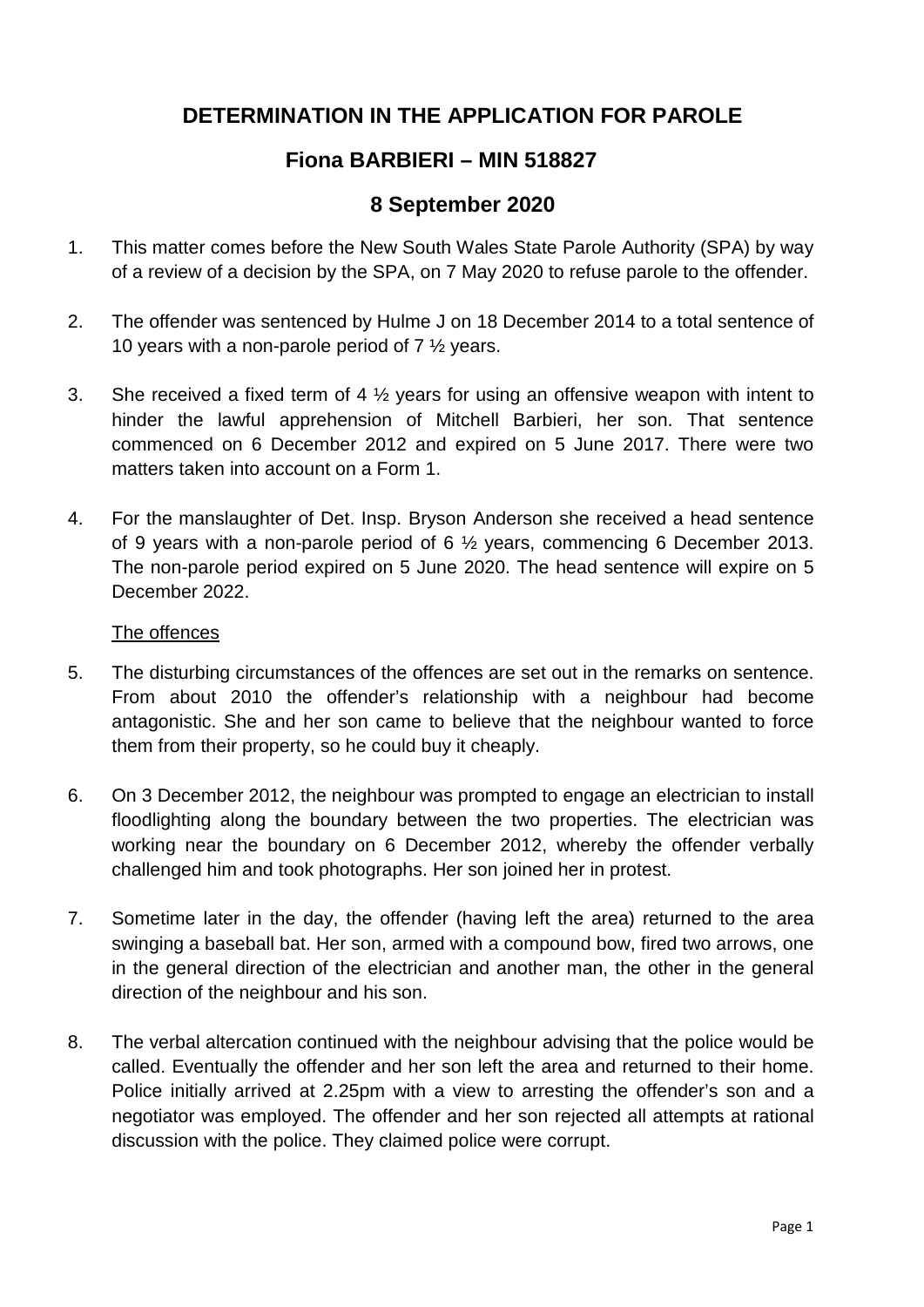- 9. Hulme J concluded that both the offender and her son could be seen in the kitchen, and he rejected the contention that the offender was not in the kitchen at all until the very end.
- 10. Inspector Anderson directed officers to remove a locked flyscreen at the back door and they did so. Inspector Anderson continued to attempt to engage in rational discussion with the offender's son to open the door, while the offender used expletives to warn her son that the Police were entering the residence.
- 11. The remarks on sentence refer to Mitchell Barbieri holding a gas cylinder and the two large and fearsome looking dogs running to the veranda. At that point Mitchell Barbieri lunged towards Inspector Anderson with a 27cm knife, consisting of a 15cm blade and inflicted fatal wounds.
- 12. At the Police Station, the offender at one point indicated that she knew nothing about the murder of Inspector Anderson, which was clearly a lie. She indicated her preference to speak to the Russian President or one of his representatives as she did not trust anybody in "the Australian bureaucratic system". She said that she and her son were seeking asylum in Russia.
- 13. The basis for the manslaughter conviction was an unspoken agreement between the offender and her son, Mitchell Barbieri, to resist entry of the police to their home and to resist the arrest of Mitchell Barbieri. The offender foresaw the possibility of grievous bodily harm being intentionally inflicted upon one of the police officers. There was weaponry at hand (together with booby traps and upturned nails) and the offender utilised a sledgehammer and sought to attack the officers endeavouring to arrest her son. Mitchell Barbieri lunged at Inspector Anderson with a knife and fatally stabbed him.
- 14. But for the offender's substantial impairment by abnormality of mind, the circumstances would have constituted murder.
- 15. Hulme J referred at length to psychiatric material, namely the reports by forensic psychiatrists, Dr Diamond and Dr Adams. Her mental health was said to have deteriorated from November 2008. She began to perceive that her neighbour was involved in the criminal underworld. She ceased taking anti-depressants in September 2010 and was un-medicated until her arrest.
- 16. In April 2011 it eventuated that she was detained as an involuntary patient for five days under the *Mental Health Act*.
- 17. Dr Adams diagnosed a schizoaffective disorder. Dr Diamond was of the view she suffered from chronic paranoid schizophrenia at the time of the offence on 6 December 2012.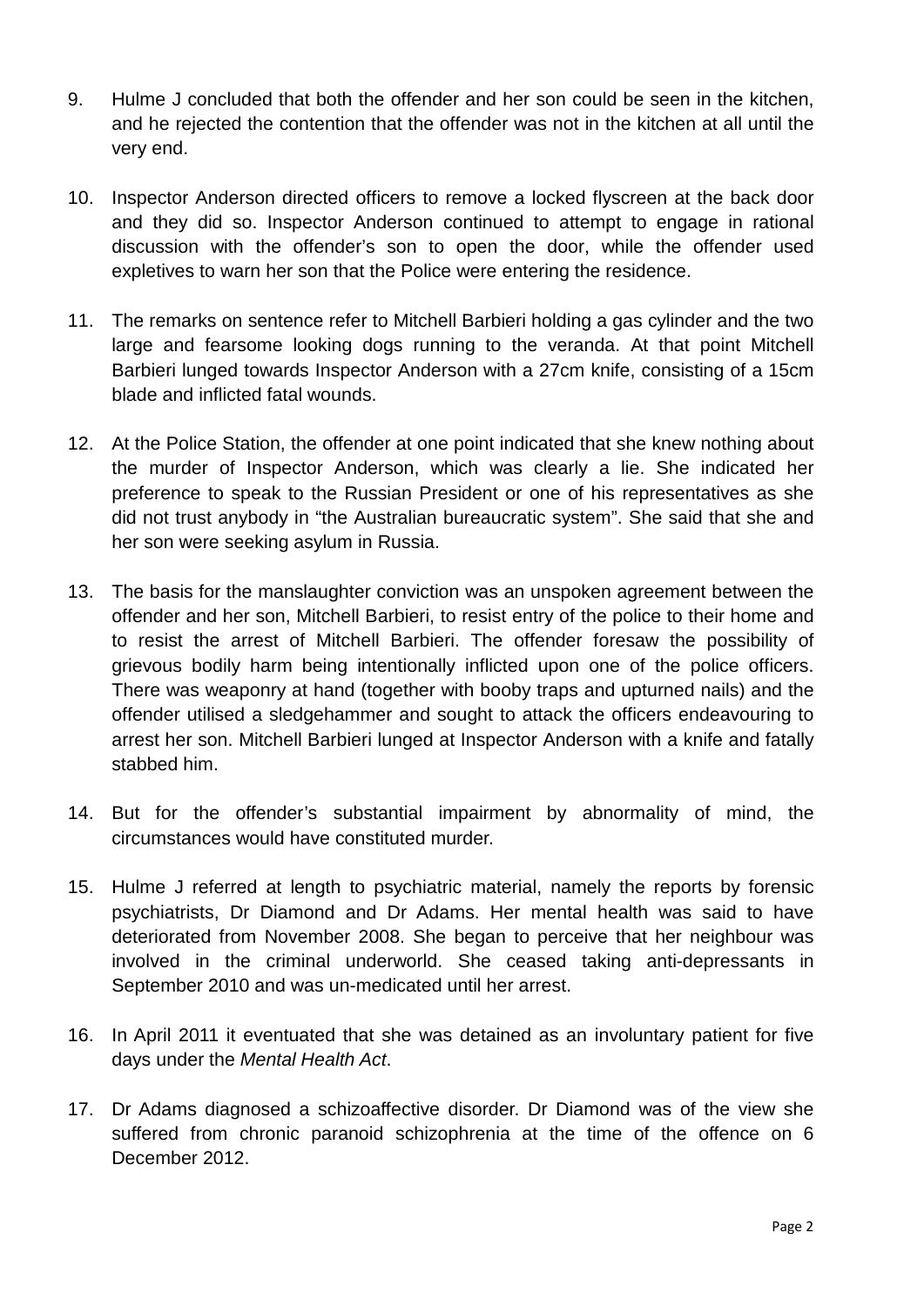- 18. Dr Ray carried out a comprehensive psychiatric assessment after the offender came into custody. She was found to be pre-occupied with conspiracy theories and persecutory delusions and was considered to have a psychotic illness.
- 19. His Honour concluded that this was a serious example of manslaughter by substantial impairment. The mental condition was said to be more than just enough to establish the partial defence and that it operated to reduce moral culpability.
- 20. His Honour acknowledged that "the killing of a police officer in the course of his duty is always regarded as a crime of extreme seriousness. Thousands of police officers go to work each day not knowing what tasks await them and what dangers might confront them. But we should never forget that they do that willingly, in the service of, and for the protection of, us all" [Sentencing remarks para 12].
- 21. He said, "One of the purposes of sentencing is to recognise the harm done to the community. Harm to the community is always caused when an innocent life is taken but the way in which harm is felt varies. It is certainly the case that the community has been harmed by the taking of the life of Inspector Anderson. The NSW Police Force is the poorer for not having him as a member, a leader, and a future holder of high rank. The community has also been harmed by the psychological damage that has been caused to his fellow officers who were present at the scene, and the police officers generally who have lost a leader and respected colleague. It has also been harmed by the profound and eternal grief and loss that has been caused to Inspector Anderson's family and friends" [Sentencing remarks para 11]. His Honour said he would impose the sentence legally necessary but it should not be thought that he has lost sight of the impact of these terrible crimes [Sentencing remarks para 13].

### Some relevant history

- 22. The reasons for the decision of the Parole Authority of 7 May, 2020 are set out in the annexure to the notice by the Secretary dated 20 May, 2020. The Authority was not satisfied at that time that release was in the interests of the safety of the community, there being a need for a psychiatric report and a discharge plan. The reasons address the mandatory considerations under s.135 *Crimes (Administration of Sentences) Act 1999* [the Act] and set out the information considered at that the time of the decision.
- 23. Initially a Community Corrections report of 4 March, 2020 (countersigned 11 March, 2020) supported release on parole. It made reference to a lack of prior criminal convictions; the lack of any anti-social violent or aggressive behaviour prior to the commission of the offence as well as the offender's expressed remorse and shame. It was said that the offender's engagement with services and employment whilst in custody was exemplary. The offender was not eligible for targeted interventions in custody due to her medium/low risk rating. The offender however had been receiving one-on-one offence targeted psychological intervention since September,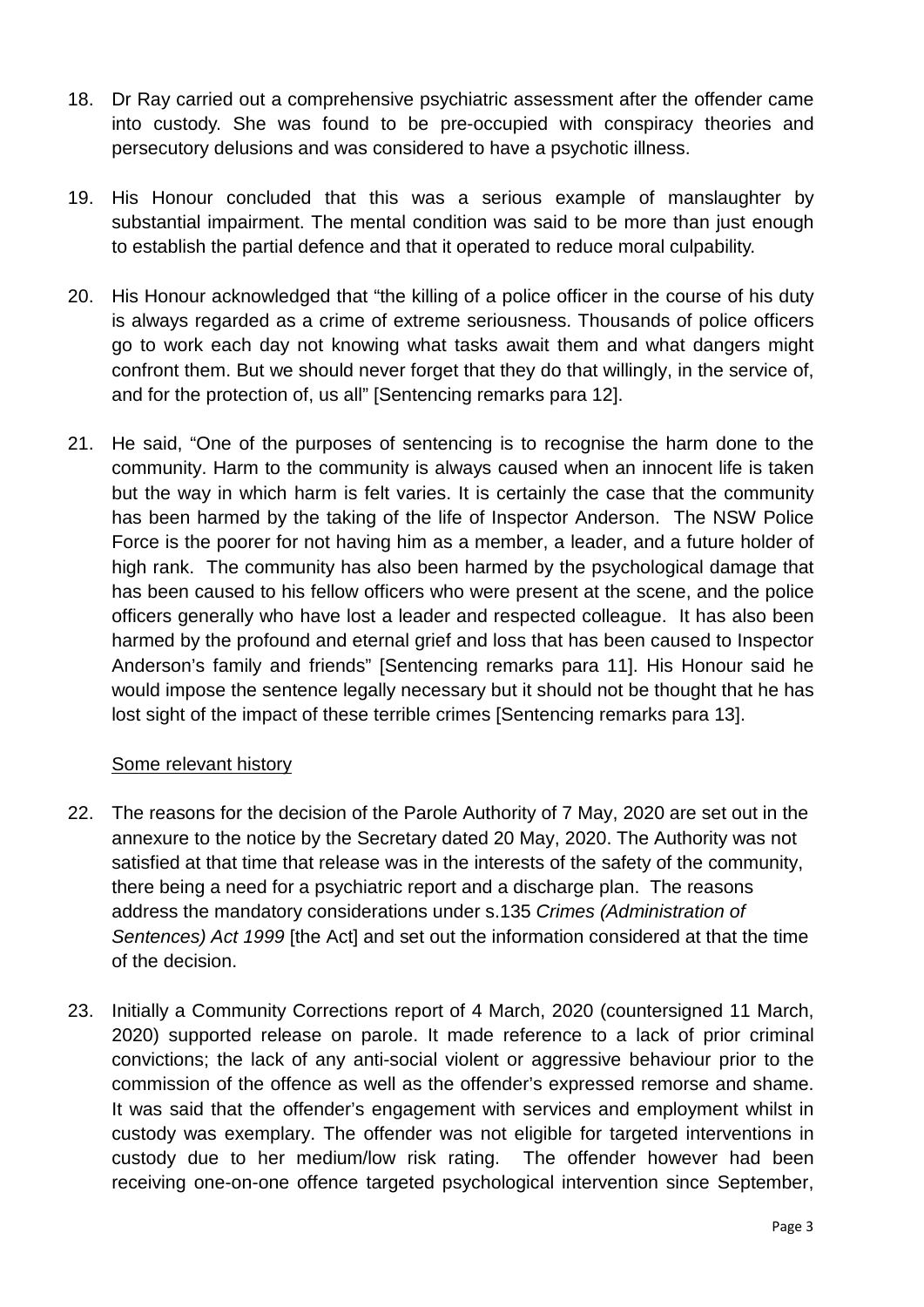2019. The offender presented as insightful and self-critical in discussing the offence, as well as acknowledging her guilt and shame.

- 24. That report also made reference to the offender's cannabis use for two years preceding the offence and her abstinence thereafter. Whilst in custody she was taking Olanzapine for psychosis and schizophrenia. There were no issues in custody so far as her mental health was concerned; she had engaged in regular psychological treatment and had been compliant with medication. The offender's biggest risk factors were said to be her mental health and relapse into substance use, however there has been no evidence of drug use in custody and the offender had been compliant with mental health medication. She demonstrated the ability to hold continuous employment with extremely positive reports from correctional staff.
- 25. The position changed with the Community Corrections Report of 16 April 2020. It was then said that the COVID-19 pandemic had resulted in a reduced capacity for most community based support services referred to in the Risk Management plan with regard to the previously approved address at . At best, it was asserted only telephone contact would be available for an undisclosed period of time. That gave rise to concerns that such reduced capacity, may be detrimental to the offender maintaining good mental health if released. Reference was made to anticipated acceptance at the Bolwarra Transitional Centre, contingent upon a change of placement classification. Additionally, it was said that the possibility of day release had been canvassed should the offender not be suitable for entry into a transitional centre. It was noted that day release would also be hindered by COVID-19. A stand over was requested by Community Corrections.
- 26. The comprehensive submissions on behalf of the Commissioner (dated 29 April 2020) address the mandatory provisions under the legislation and essentially adopted the recommendation by Community Corrections. It was submitted that parole is not appropriate at this time, having regard to the community safety test prescribed in s135 of the Act.
- 27. The Community Corrections Report of 7 August 2020 advised that the offender had achieved a CAT1 classification on 7 May 2020 which coincided with her transfer to the Bolwarra Transitional Centre. There she had received positive reports and had maintained engagement with psychological interventions by way of individual counselling with a psychologist facilitated through Mt. Druitt Community Corrections, as well as commencing a Relapse Prevention Program as of 21 July 2020. It was noted that the offender was due for psychiatric review on 12 August, 2020 and again reported that she has maintained her compliance with medication regime without incident.
- 28. That report also noted the suitability of her father's residence at The 1. It advised that importantly, although the majority of services have moved to telephone contact and/or reporting (and some have ceased due to COVID-19 restrictions) which may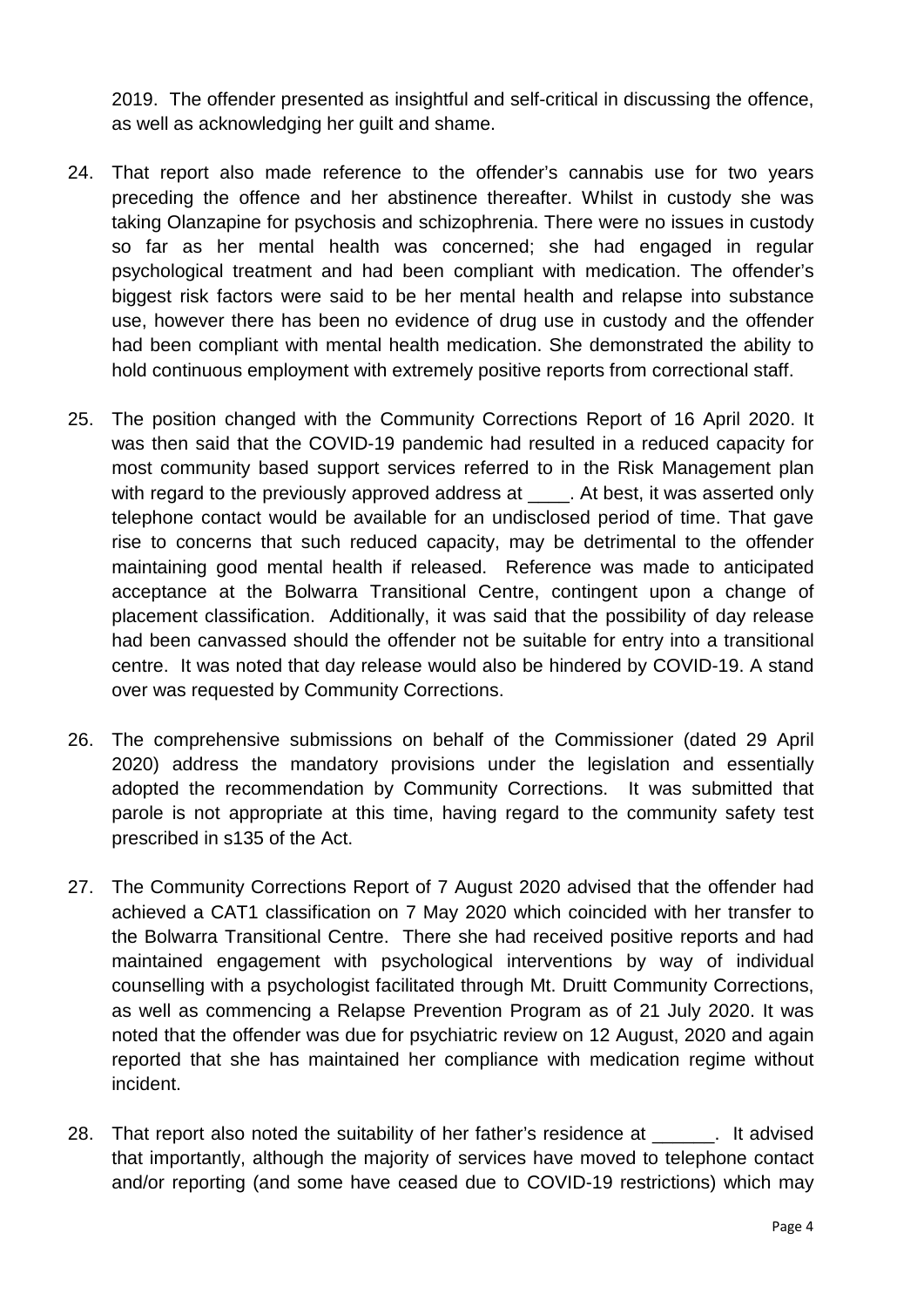limit access to services, the offender will be referred to services in the and \_\_\_\_\_ areas and that will be able to provide appropriate support following her release. It was then reported that given that Ms. Barbieri is yet to engage in prerelease leave, it would be appropriate to allow her to engage in day leave to assist and support her reintegration into the community. A stand over was requested for an updated psychiatric report and the opportunity to engage in day leave.

- 29. Previously, day leave had been suggested as an alternative to the Transitional Centre. Regardless, presently COVID-19 restrictions impacts upon the availability of day leave from any correctional centre in NSW.
- 30. The matters critical to community safety in the present circumstances involve the management of the offender's mental health condition, which necessarily includes strict abstinence from illicit drugs, namely cannabis. The recent psychiatric report of Dr. Elliott, referred to later in this determination, provides considerable assistance on those matters.
- 31. The updated Commissioner submissions (26 August, 2020) contends that:

(a) A longer period of residence in the Bolwarra Transitional Centre would allow the offender to consolidate gains made since May, 2020;

(b) The offender has not yet participated in pre-release leave (which is not presently available due to COVID-19)

(c) There is sufficient time remaining on the sentence for pre-release leave to occur;

(d) Dr Elliott's report will inform treatment in custody and post release plans; *and*

(e) Community Corrections does not recommend release to parole at this stage.

- 32. Realistically, the offender made substantial gains prior to May, 2020. There is a lack of day leave available to any offender in custody in NSW. The Authority accepts that Dr. Gordon Elliott's Psychiatric Report of 14 August 2020 is particularly instructive.
- 33. The submissions on behalf of the offender (dated 25 August, 2020) largely embrace Dr. Elliott's report.
- 34. The report of Dr Elliott refers to the offender being at Bolwarra Transition Centre from late May, 2020 and confirms that she continues to receive psychological counselling by telephone every second Tuesday. The offender has been assessed as ineligible for any programs in custody by Corrective Services NSW due to her medium/low risk rating. She remains on olanzapine, her same dose for the last seven years.
- 35. Dr Elliott reports that Ms Barbieri appeared determined not to return to previous cannabis use and drew a close link between her cannabis use and her mental health problems.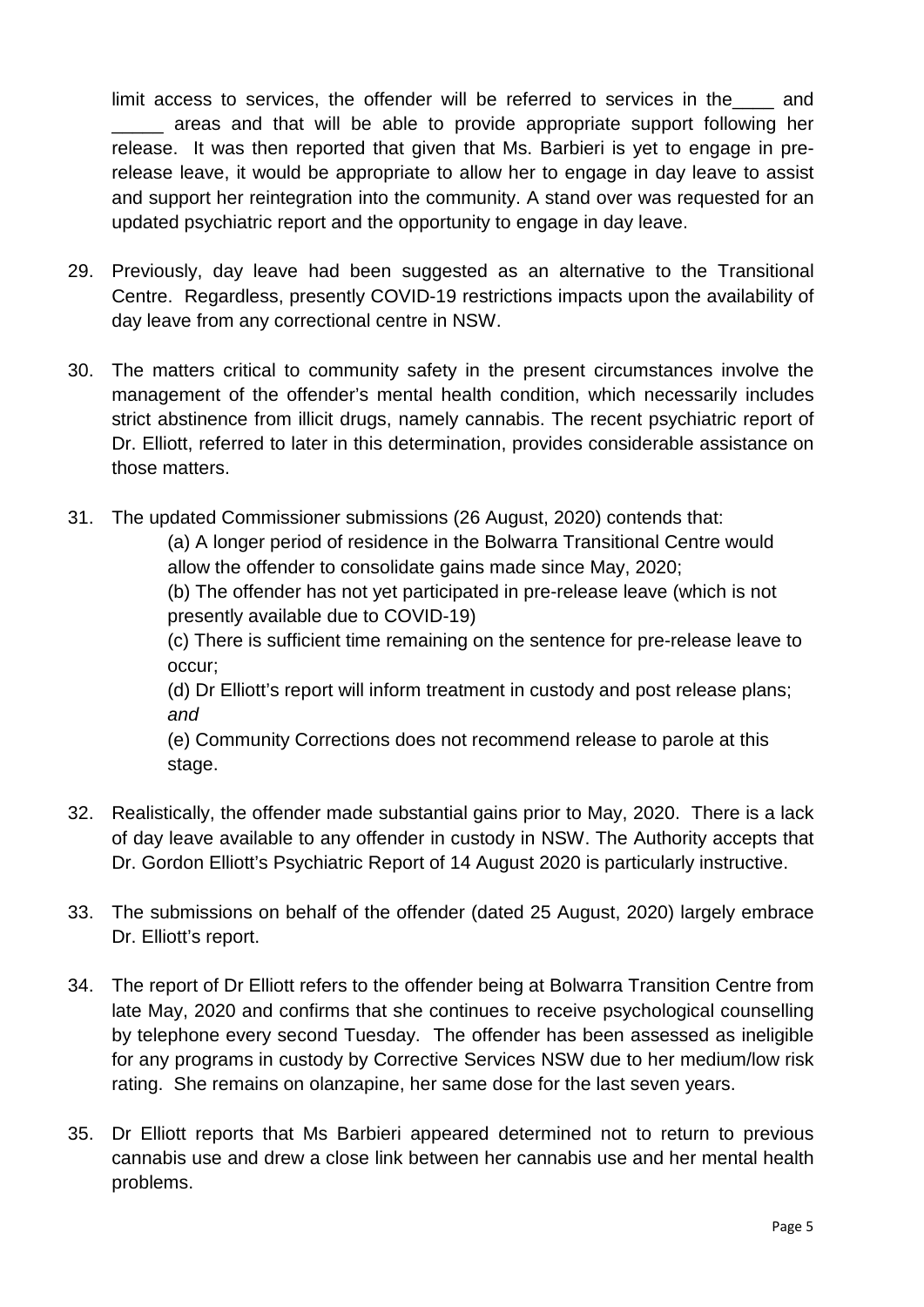36. Dr Elliott, under the heading of MENTAL STATE EXAMINATION reported, *"There was no evidence of formal thought disorder or of any other psychotic symptoms. She also displayed a high level of initiative with regards to seeking out and remaining on psychiatric treatment".* 

#### 37. Under the heading of DIAGNOSIS, Dr Elliott continued,

Mr Barbieri's diagnosis remains one of Schizophrenia. As I have indicated in my original report, her illness was of late age of onset and in the context of daily cannabis use. Following her transfer to the Bolwara Correctional Centre there has been no deterioration or concerning features of a relapse of her previous psychosis. Her overall mental health remains stable…Ms Barbieri's antipsychotic medication has remained unchanged for around seven years…I do note that at least since Dr Chris Cox's assessment in August 2018, the formal opinion about her mental health state has been one of stability and remission from psychotic symptoms.

In terms of her risk of future violent reoffending, Ms Barbieri does not have a history of violent offending at a young age, or a Criminal Record prior to her index offence. She does not have a history of antisocial behaviour generally. I would again note that prior to the onset of her illness she was a high functioning woman in a demanding occupation. She does not have a history of personality disorder or of early behavioural problems. She does not have a history of violent attitudes and her response to treatment and supervision has been a positive one. She does have a history of a major mental disorder and of a Substance Use Disorder, specifically a Cannabis Use Disorder. Currently however, she shows a high level of insight into her mental illness. She does not have any symptoms of psychosis or of any other mental health problems. She has been stable for some years on stable treatment. She appears well engaged with services, but I note there are limitations currently to the ability of services to support her in the community. Overall, I would suggest that she represents a low risk for violent reoffending and offending generally.

#### CONCLUSIONS AND RECOMMENDATIONS

On release from custody Ms Barbieri should be required to attend the nearest community mental health centre for initial assessment and then diligently comply with all follow up appointments with members of her treating team...She must comply with all prescribed medication from that service including long acting injectable antipsychotics if these are considered necessary. At this point however, I would not be recommending a long acting or depot antipsychotic medication. *Ms Barbieri does appear scrupulously compliant with treatment and displays a high level of insight into her illness* [the Authority's emphasis]. She must of course remain abstinent from all substances and submit to random drug screening. I would again suggest that she displays a high level of motivation to remain abstinent from substance use. She also appears eager and has shown initiative in engaging with a drug and alcohol treatment service in the community. In terms of the ability of services to provide her with face-to-face supportive care,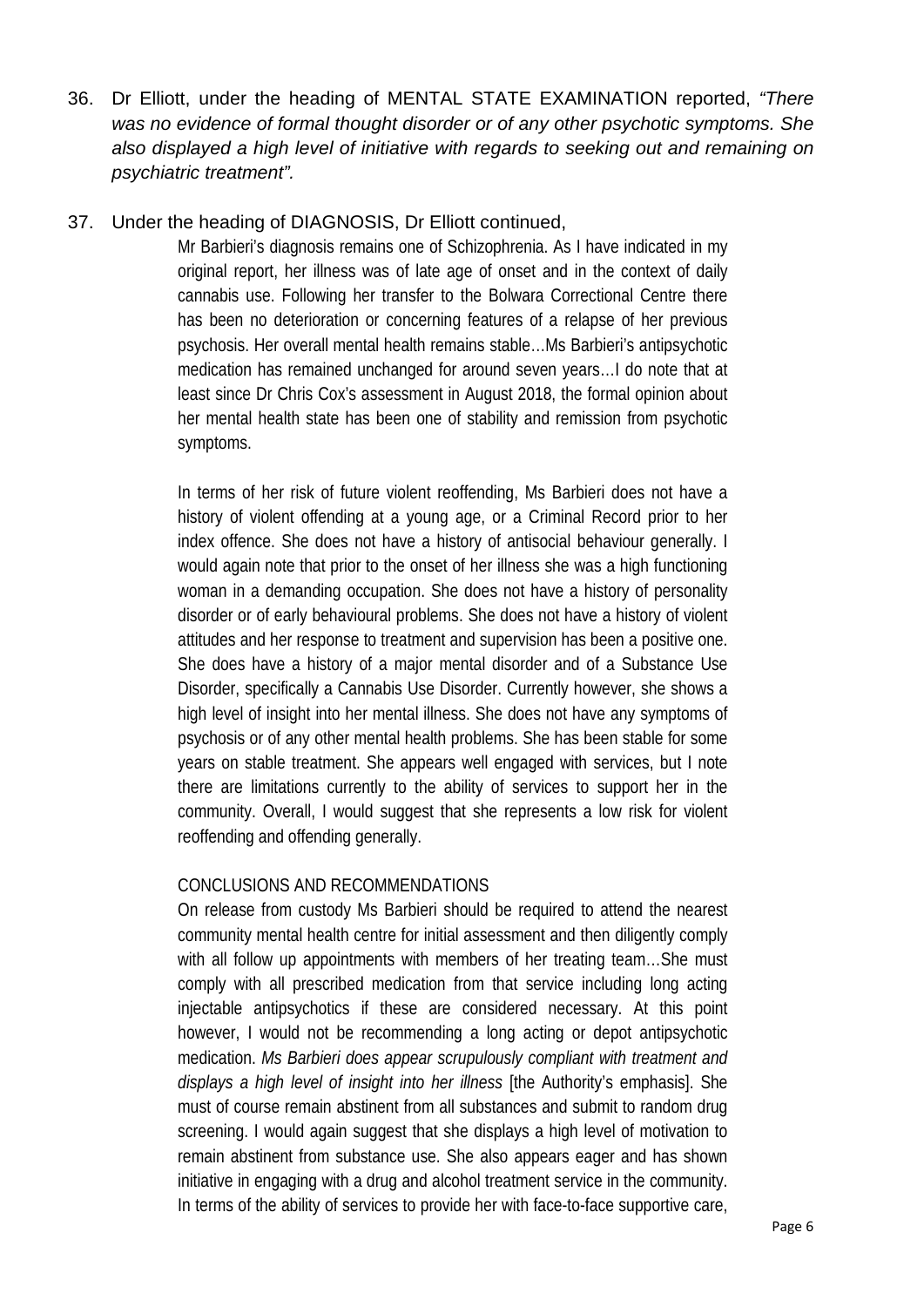it is generally the case that community mental health services are being asked to reduce face-to-face contact and utilise phone services whenever possible, however, this is not mandatory. Teams are still routinely assessing patients faceto-face, both at home and in community centres. I would envisage that if there were any concerns with Ms Barbieri's mental state, her treating service would arrange a face-to-face psychiatric review in the first instance and a home visit if this were necessary.

Ms Barbieri must provide consent for her treating team to liaise regularly with her Community Corrections officer. She should remain engaged with her drug and alcohol treatment service and they should also be given permission to liaise with her Community Corrections officer…Overall, I would suggest that she presents as an intelligent and capable woman with a positive prognosis for ongoing stability, even during the high risk period of transition back into the community.

#### Conclusion regarding parole

- 38. The Authority expresses its sincere sympathy to both the family and colleagues of Bryson Anderson. Your loss is immeasurable and eternal and it is acknowledged that the legislated process of consideration of parole must be extremely difficult and traumatic for you.
- 39. The Authority has considered the several matters required by s 135(3) of the Act. It has taken into account the likely effect on the victim's family, of the offender being released to parole. We have considered the submissions and concerns raised by Damian Anderson and Warwick Anderson as well as the profound impact on family members as a consequence of this senseless killing of Detective Inspector Bryson Anderson, acting in the course of his duty and on behalf of the community. Understandably, parole is opposed by the family members.
- 40. The Authority has considered the nature and circumstances of the offences; the comments by Hulme J; the reports of Community Corrections, together with all the submissions on behalf of the Commissioner of Corrective Services NSW.
- 41. A parole order cannot be made unless the Authority is satisfied that it is in the interests of the safety of the community to grant parole: s 135(1).
- 42. Subsection (2)(a) requires consideration of the risk to the safety of members of the community of releasing the offender. Dr Elliott has assessed her risk of violent and general re-offending as being low, while Community Corrections confirm her assessed risk as being medium/low. Subsection (2)(b) requires consideration whether release to parole is likely to address the risk of re-offending. Again, both Community Corrections and Dr Elliott have reported Ms Barbieri has demonstrated insight into her mental illness and need for continued treatment and intervention into the future.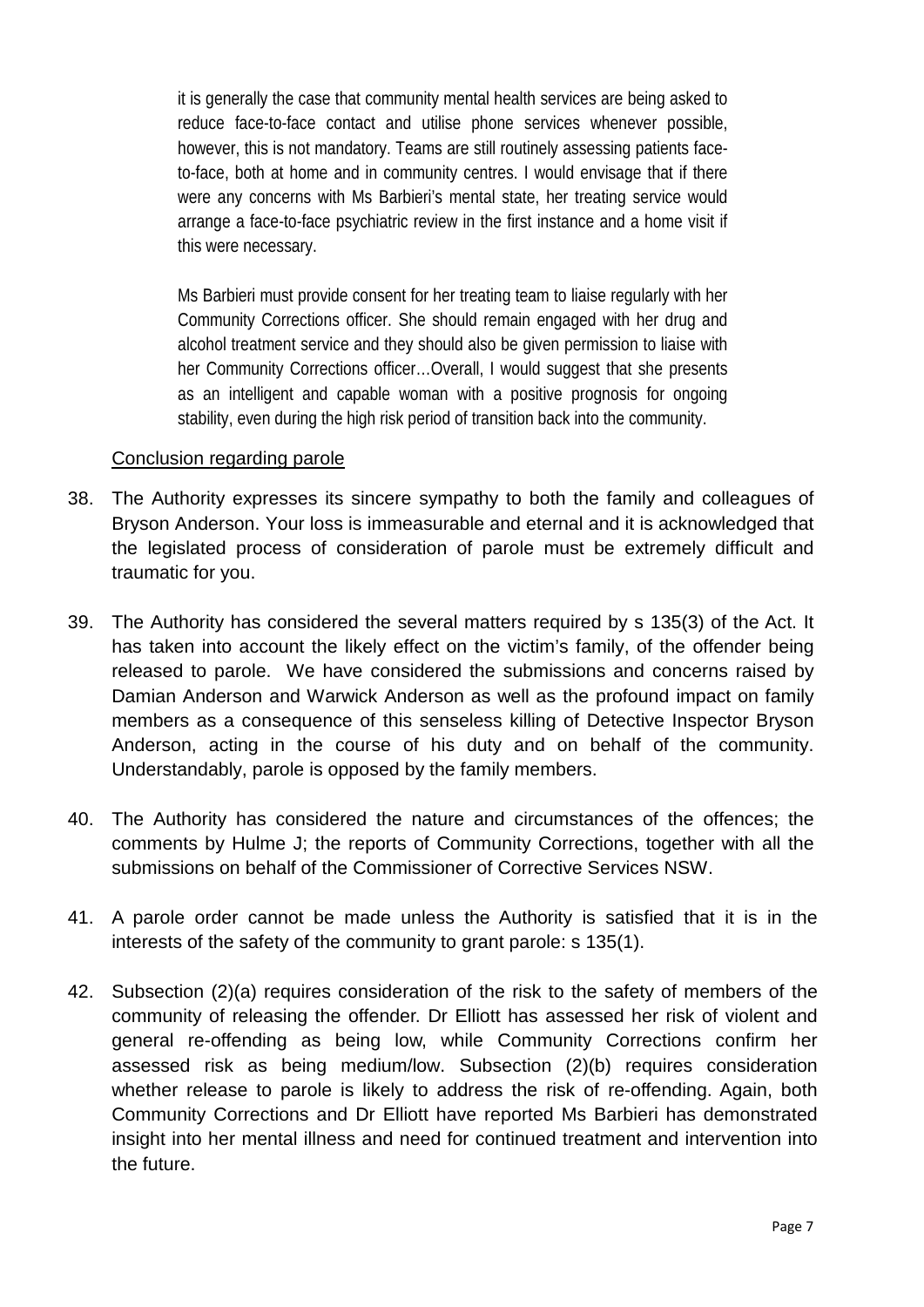- 43. Subsection (2)(c) requires consideration of the risk to the community if parole is delayed, with a consequently shorter period available (as would be the case here) or denied. Questions of fact and degree are involved. There are benefits in day leave, but presently it is unavailable. There are also clear benefits in maximising the period of parole supervision.
- 44. The crime was particularly reprehensible and resulted in the senseless and tragic loss of human life. The offender was sentenced for that crime and the court determined the non-parole period and additional term. No sentence could ever compensate for the loss of a precious human life.
- 45. The offender has demonstrated exemplary behaviour in custody. She has no previous convictions. She has been unfailingly compliant with mental health interventions. She is presently stable on medication. She has a positive prognosis for ongoing stability. She has suitable post release plans and there are appropriate interventions available and she is willing to engage in them. Risk of re-offending can be addressed through parole supervision with appropriate conditions.
- 46. For the foregoing reasons the Authority is satisfied that it is in the interests of the safety of the community to grant parole at this time. The Authority notes these matters in particular:

5 - It is the offender's first period of adult incarceration

8 – The Parole Authority, having regard to a submission prepared on behalf of the Commissioner, considers the community interest will be served by the benefits accruing from parole supervision

11 - The offender has demonstrated excellent prison performance

15d - The offender has participated in Community Projects

17 - The offender has participated in relevant counselling to address offending behaviour, namely individual psychological counselling

18 - The offender is subject to ongoing psychiatric supervision and is stable on medication

20 - The offender has suitable post release plans in the community

23 - There are appropriate interventions for the offender to participate in upon release and the offender is willing to engage in them.

26 - There is a need for the offender to have a period of parole supervision prior the expiry of the sentence to b) facilitate contact with appropriate community support services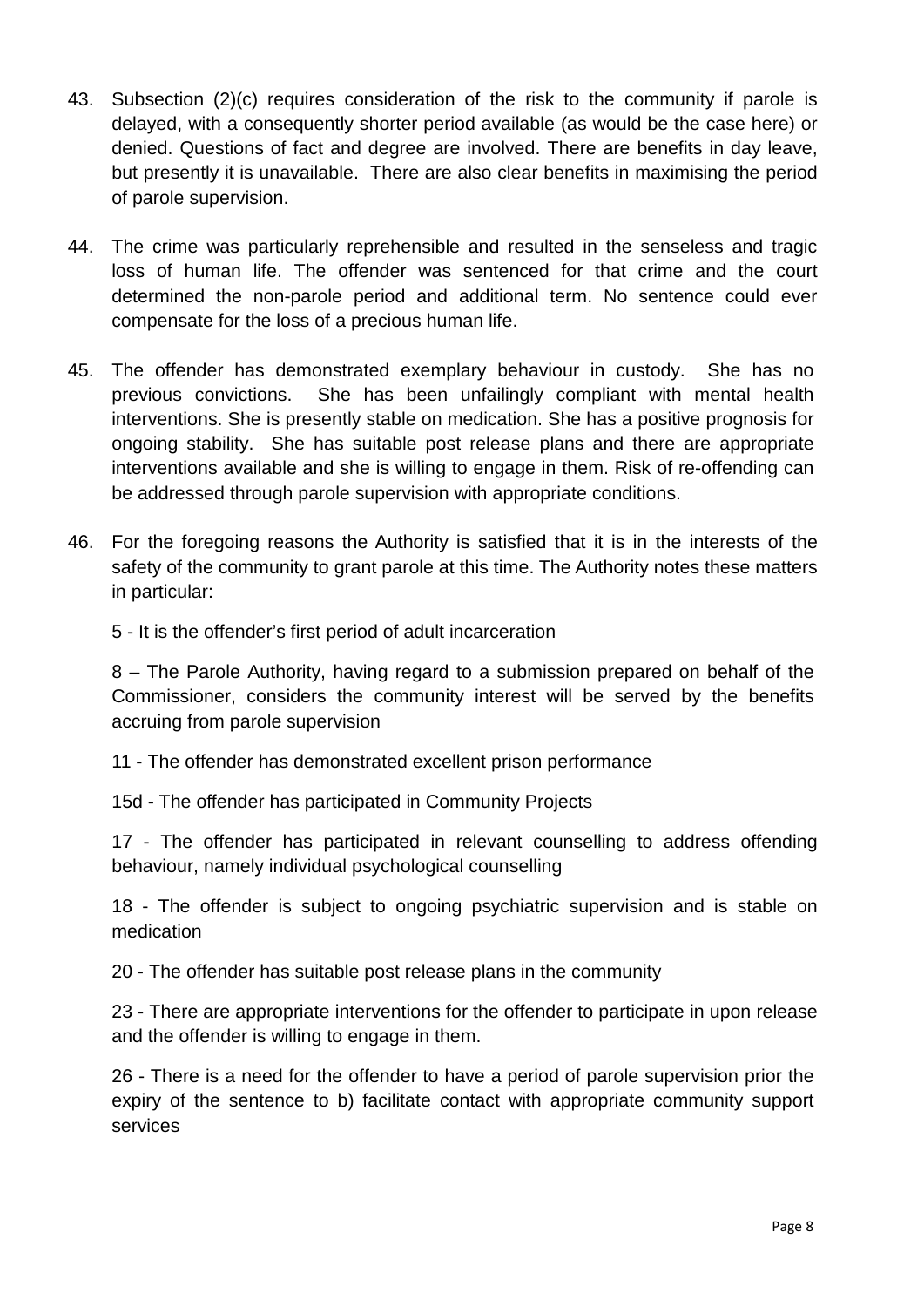27 - The Authority considers that the risk to community safety would be increased if the offender were released later, with a shorter available period of parole, or at the end of the sentence without a period of supervised parole.

29 - The offender's risk of re-offending can be addressed through parole supervision.

47. Parole is granted. The offender is to be released not later than 15 September 2020.

The conditions of parole are

#### While you are on parole:

- 1. You must be of good behaviour.
- 2. You must not commit any offences.
- 3. You must adapt to normal lawful community life.

#### When you are first released on parole:

- 4. You must report:
	- a) to a community corrections officer at a time and place directed, or
	- b) if you have not been given a direction, to a Community Corrections office within 7 days of your release.

#### While your parole is supervised:

- 5. You must report to a community corrections officer at the times and places directed by the officer\*.
- 6. You must comply with all reasonable directions from a community corrections officer about:
	- a) the place where you will live
	- b) participating in programs, treatment, interventions or other related activities
	- c) participating in employment, education, training or other related activities
	- d) not undertaking specified employment, education, training, volunteer, leisure or other activities
	- e) not associating with specified people
	- f) not visiting or frequenting specified places or areas
	- g) ceasing drug use
	- h) ceasing or reducing alcohol use
	- i) drug and alcohol testing
	- j) monitoring your compliance with the parole order
	- k) giving consent to third parties to provide information to the officer that is relevant to your compliance with the parole order.
- 7. You must comply with any other reasonable directions from a community corrections officer.
- 8. You must permit a community corrections officer to visit you at the place where you live at any time, and permit the officer to enter the premises when they visit